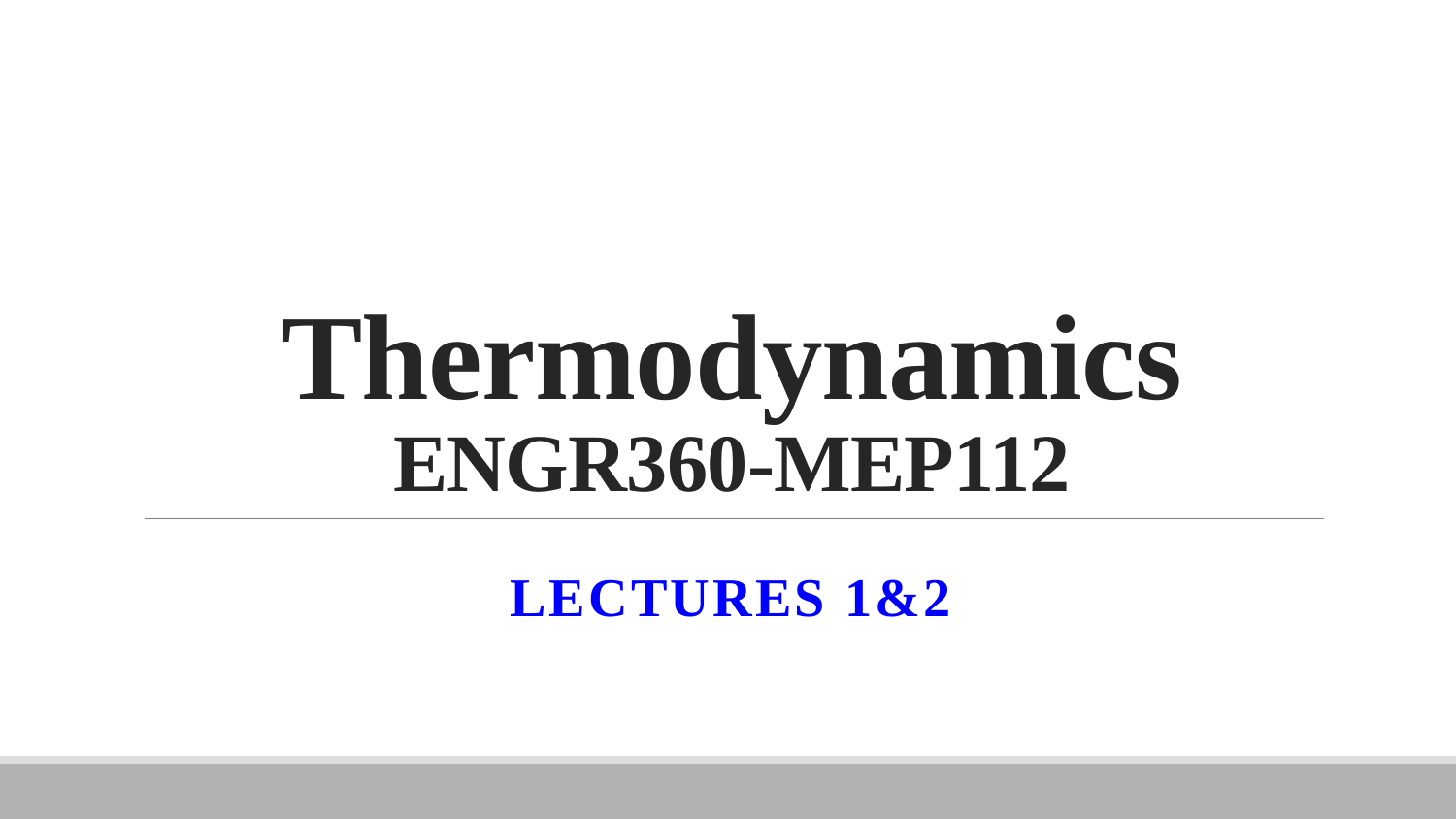# **INTRODUCTION AND BASIC CONCEPTS**

# **Objectives:**

- **1. Identify the unique vocabulary associated with thermodynamics.**
- **2. Review the metric SI and the English unit systems and dimensions.**
- **3. Explain the basic concepts of thermodynamics such as system, state, state postulate, equilibrium, process, and cycle.**
- **4. Review concepts of temperature, temperature scales, pressure, and absolute and gage pressure.**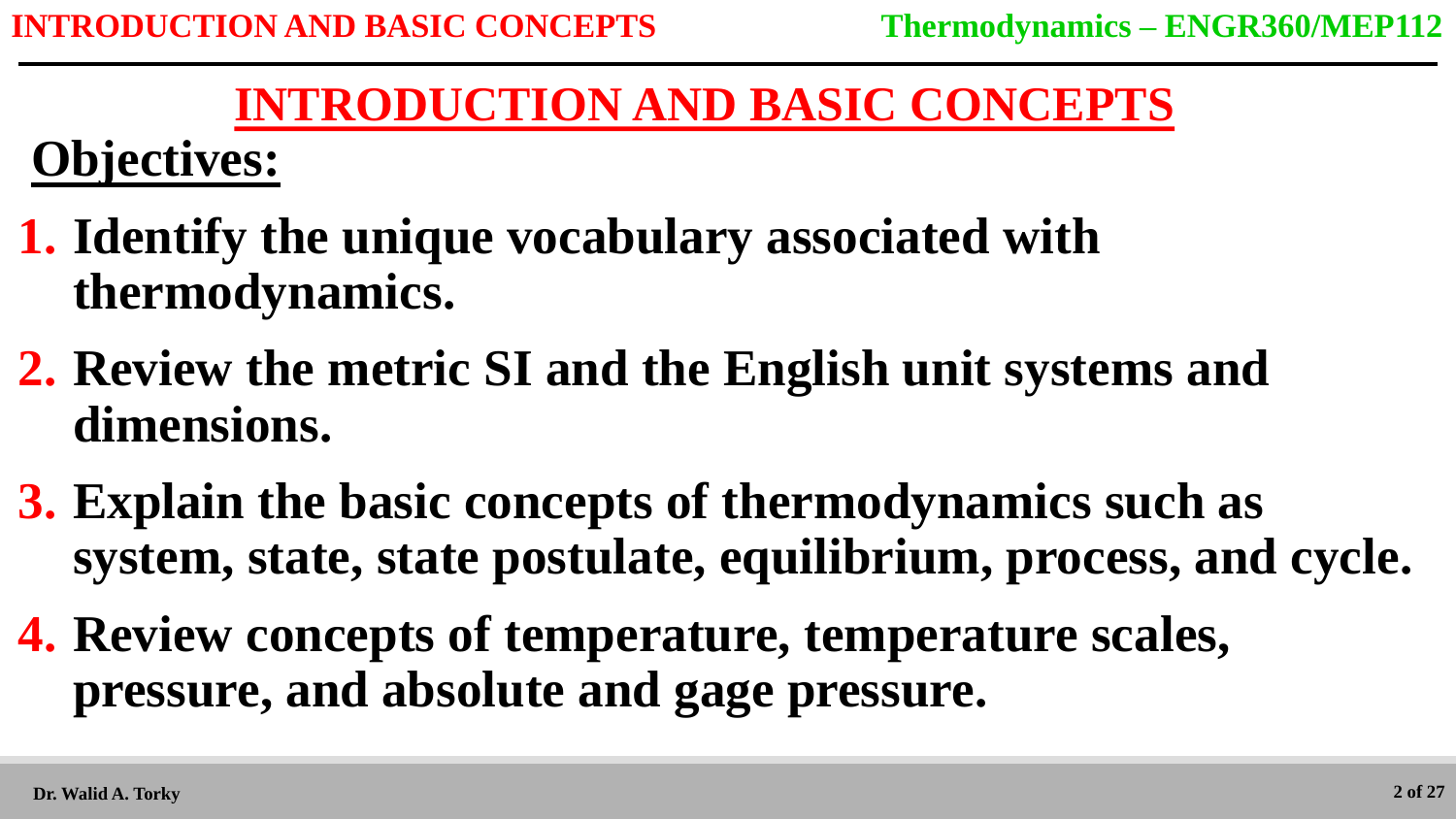# **1. THERMODYNAMICS AND ENERGY**

**Thermodynamics can be defined as the science of energy. It defines and explains the quantitative and qualitative transformation of energy.**

- $\triangleright$  Quantitative transformation  $\rightarrow$  First law of thermodynamics
- $\triangleright$  Qualitative transformation  $\rightarrow$  Second law of thermodynamics

 $\triangleright$  The name thermodynamics stems from the Greek words therme (heat) and dynamis (power), which is most descriptive of the early efforts to convert heat into power. Today the same name is broadly interpreted to include all aspects of energy and energy transformations, including power generation, refrigeration, and relationships among the properties of matter.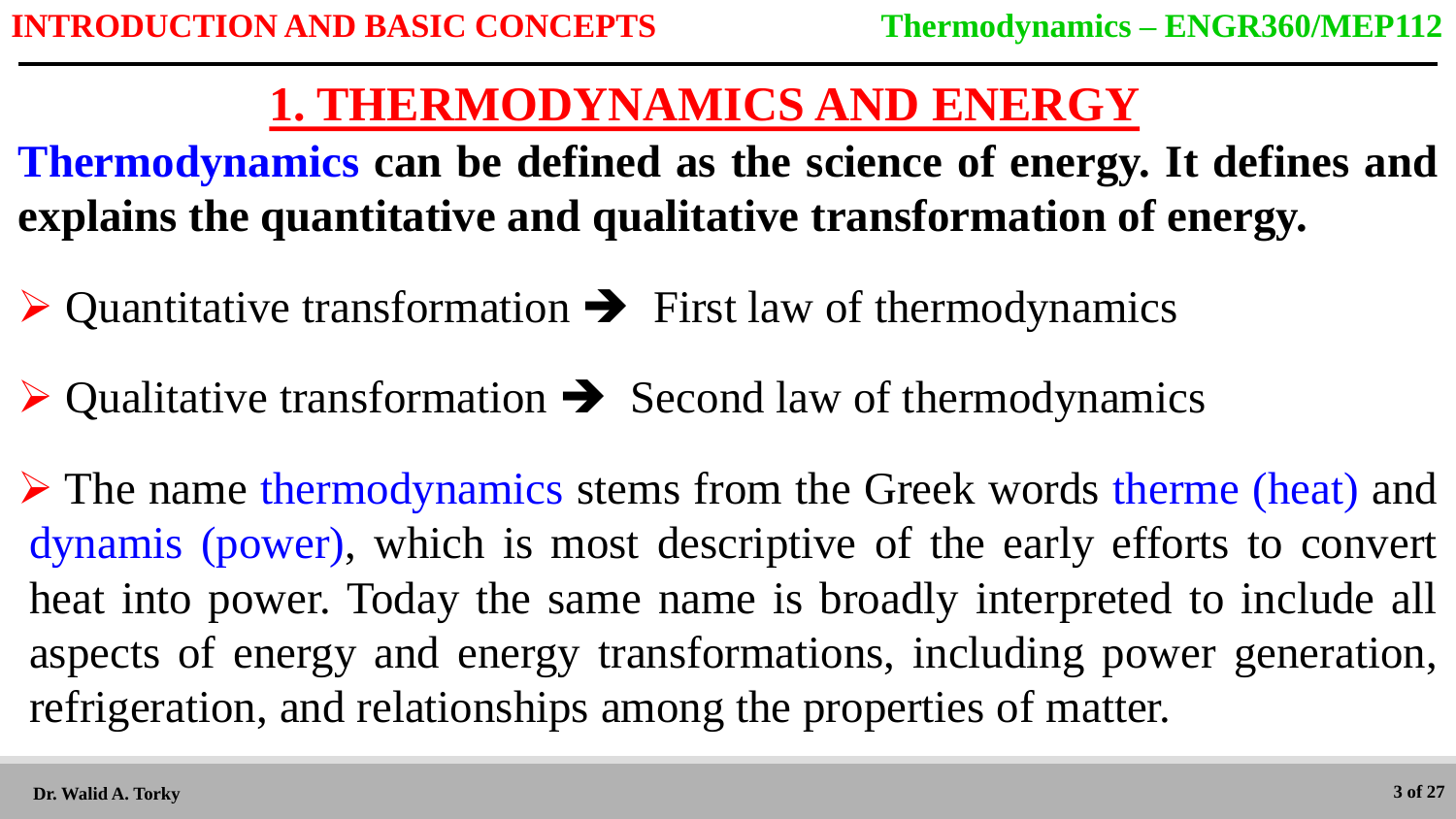# **Actual processes occur in the direction of decreasing quality of energy.**

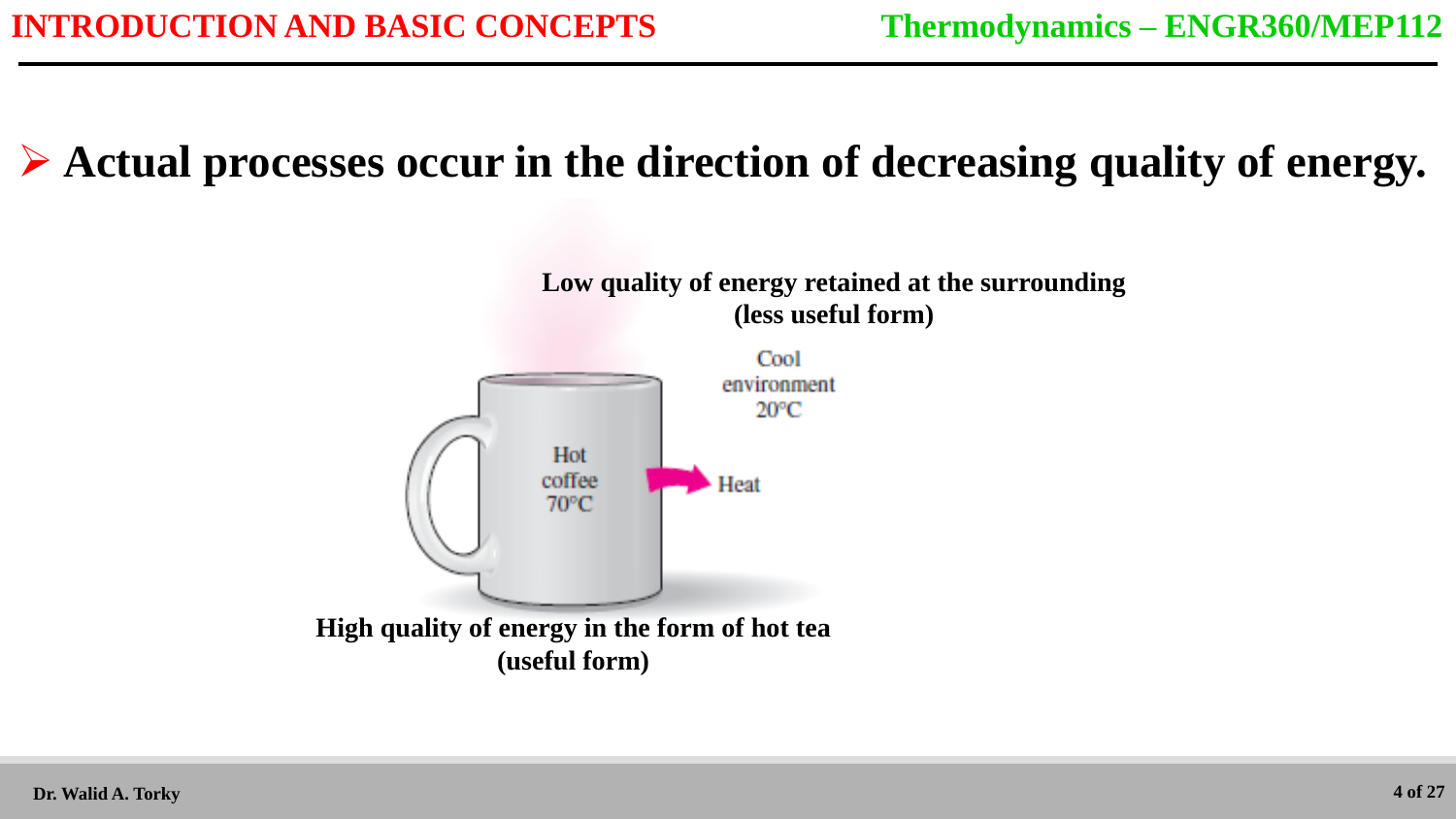**Classical thermodynamics:** study of thermodynamics that does not require a knowledge of the behavior of individual particles.

Example: the pressure of a gas in a container is the result of momentum transfer between the molecules and the walls of the container. However, one does not need to know the behavior of the gas particles to determine the pressure in the container. It would be sufficient to attach a pressure gage to the container.

 **Statistical thermodynamics:** A more elaborate approach, based on the average behavior of large groups of individual particles.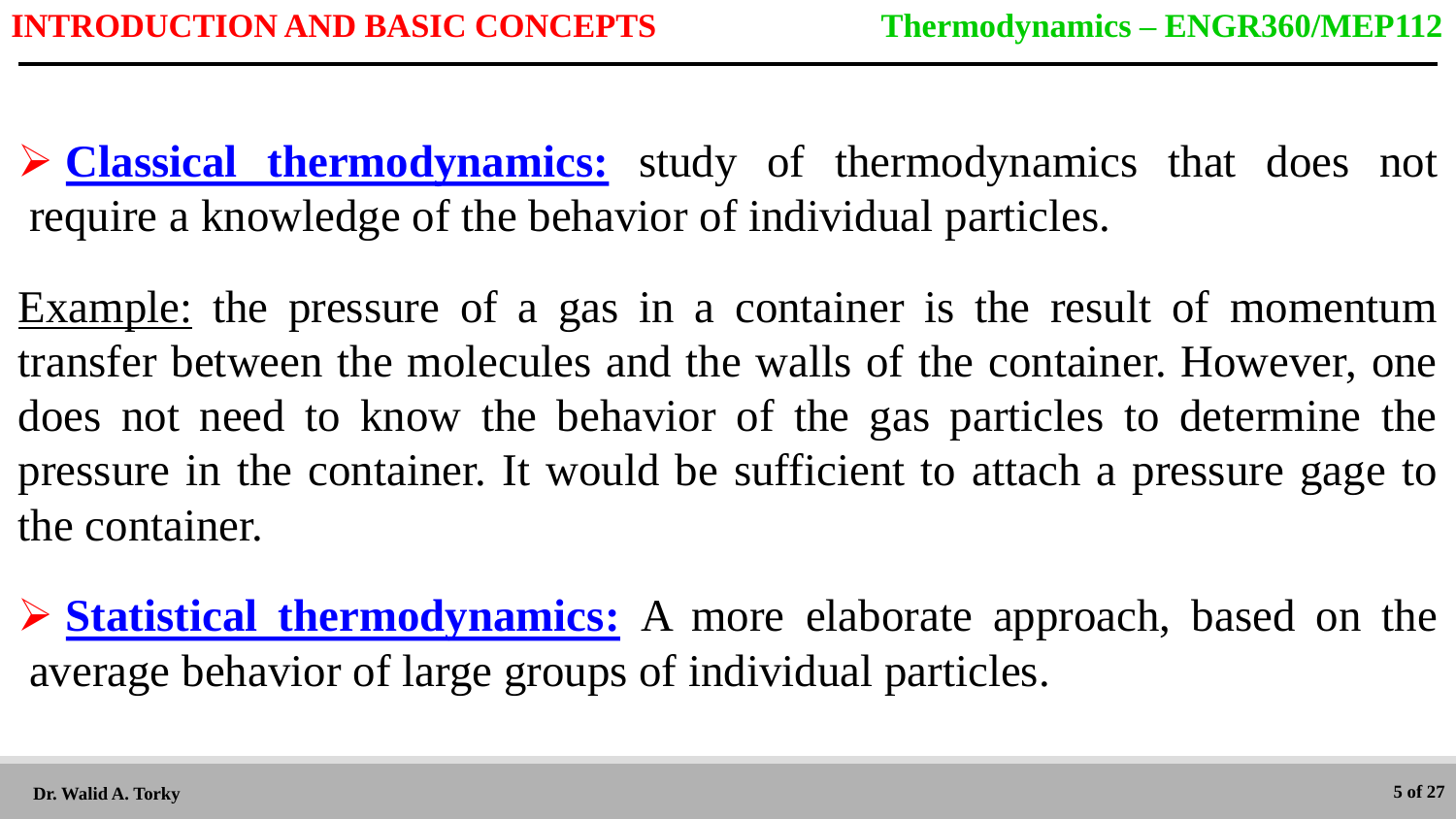# **Application Areas of Thermodynamics**

Energy – matter interaction exists everywhere in nature. It is hard to imagine an area that does not relate to thermodynamics.

- Refrigerator
- Power plant
- Internal combustion engine (ICE)
- Rocket
- Human body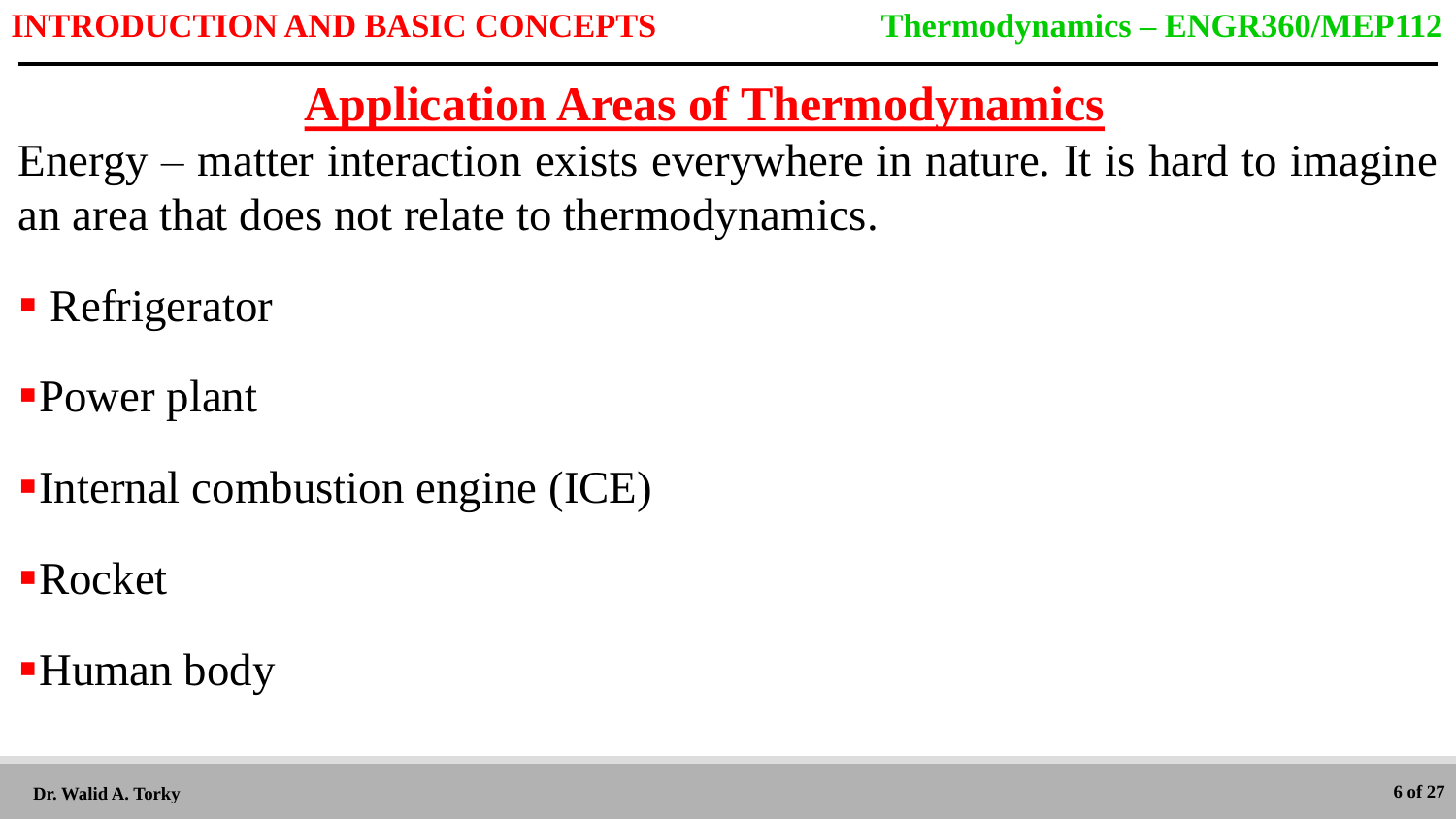# **2. DIMENSIONS AND UNITS**

Any physical quantity can be characterized by dimensions. The magnitudes assigned to the dimensions are called units.

 $\triangleright$  International system (SI)

**English system** 

#### *Fundamental (primary) dimensions and their units*

| <b>Dimension</b> | <b>SI</b> units | <b>English units</b> |
|------------------|-----------------|----------------------|
| Length $(L)$     | Meter $(m)$     | Foot (ft)            |
| Mass (M)         | Kilogram (kg)   | Pound mass (lbm)     |
| Time $(t)$       | Second (s)      | Second (s)           |
| Temperature (T)  | Kelvin $(K)$    | Rankine $(R)$        |

**1 m = 3.28 ft & 1 kg = 2.2 lbm & 1 K = 0.555 R**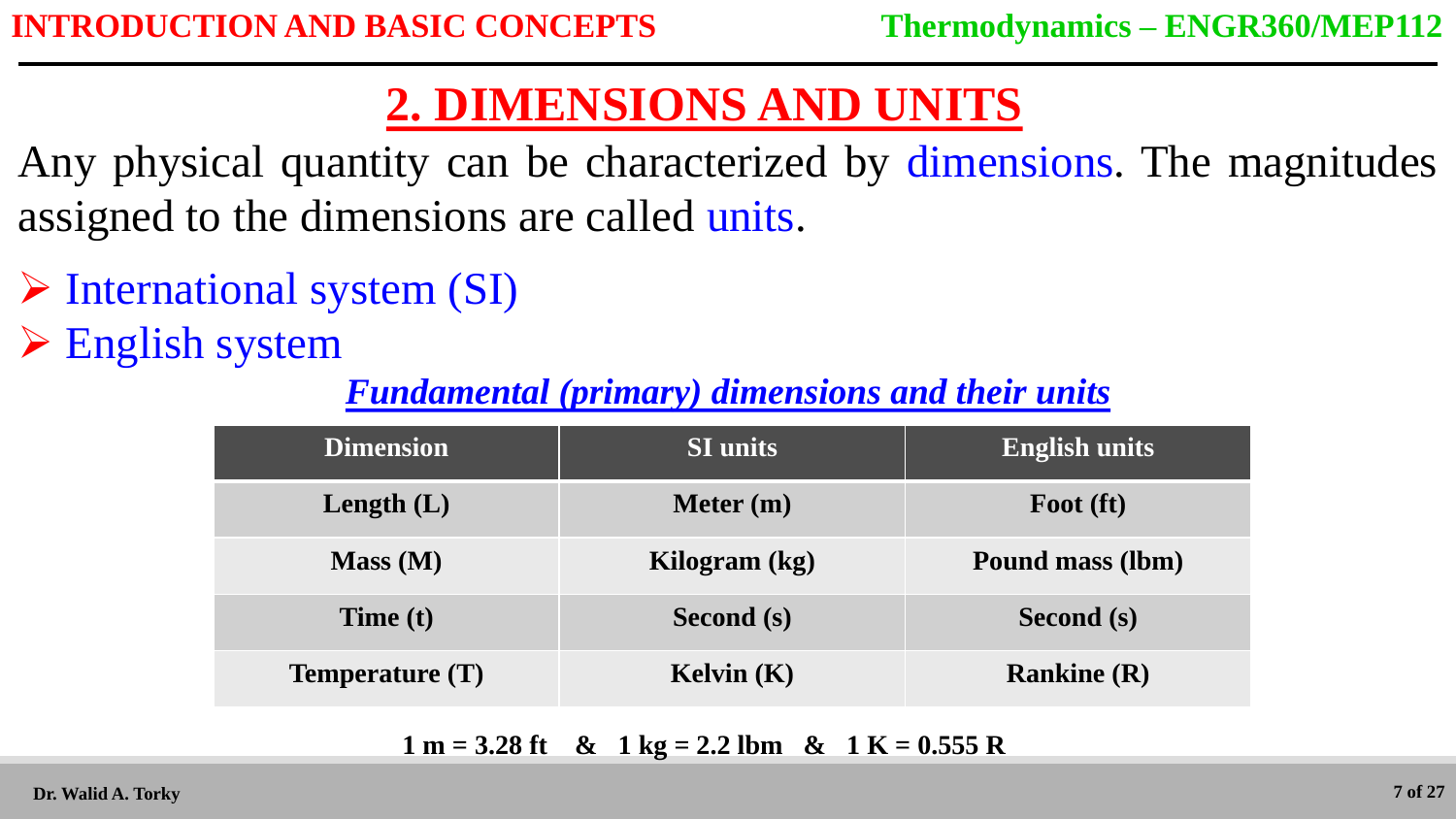#### **INTRODUCTION AND BASIC CONCEPTS Thermodynamics – ENGR360/MEP112**

| <b>Standard prefixes in SI units</b> |
|--------------------------------------|
|--------------------------------------|

| Standard prefixes in SI units |              |
|-------------------------------|--------------|
| Multiple                      | Prefix       |
| $10^{12}$                     | tera, T      |
| 10 <sup>9</sup>               | giga, G      |
| $10^{6}$                      | mega, M      |
| $10^{3}$                      | kilo, k      |
| $10^{2}$                      | hecto, h     |
| 101                           | deka, da     |
| $10^{-1}$                     | deci, d      |
| $10^{-2}$                     | centi, c     |
| $10^{-3}$                     | milli, m     |
| $10^{-6}$                     | micro, $\mu$ |
| $10^{-9}$                     | nano, n      |
| $^{-12}$                      | pico, p      |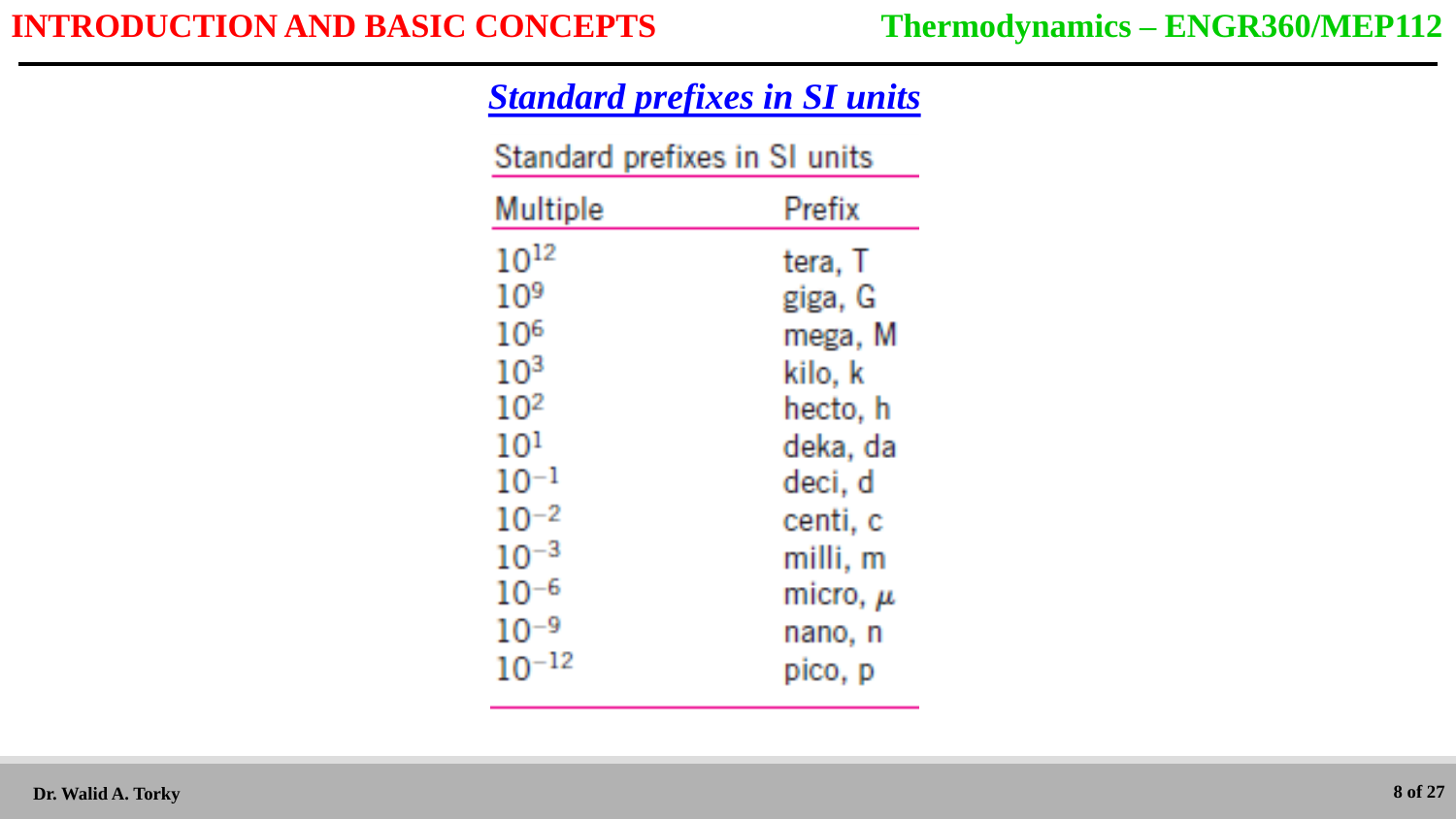# **3. SYSTEMS AND CONTROL VOLUMES**

 **A system is defined as a quantity of matter or a region in space chosen for study.**

- **The mass or region outside the system is called the surroundings.**
- **The** *real or imaginary* **surface that separates the system from its surroundings is called the boundary.**
- **The boundary of a system can be** *fixed or movable***.**



**SURROUNDINGS** 

**SYSTEM** 

**ROUNDARY**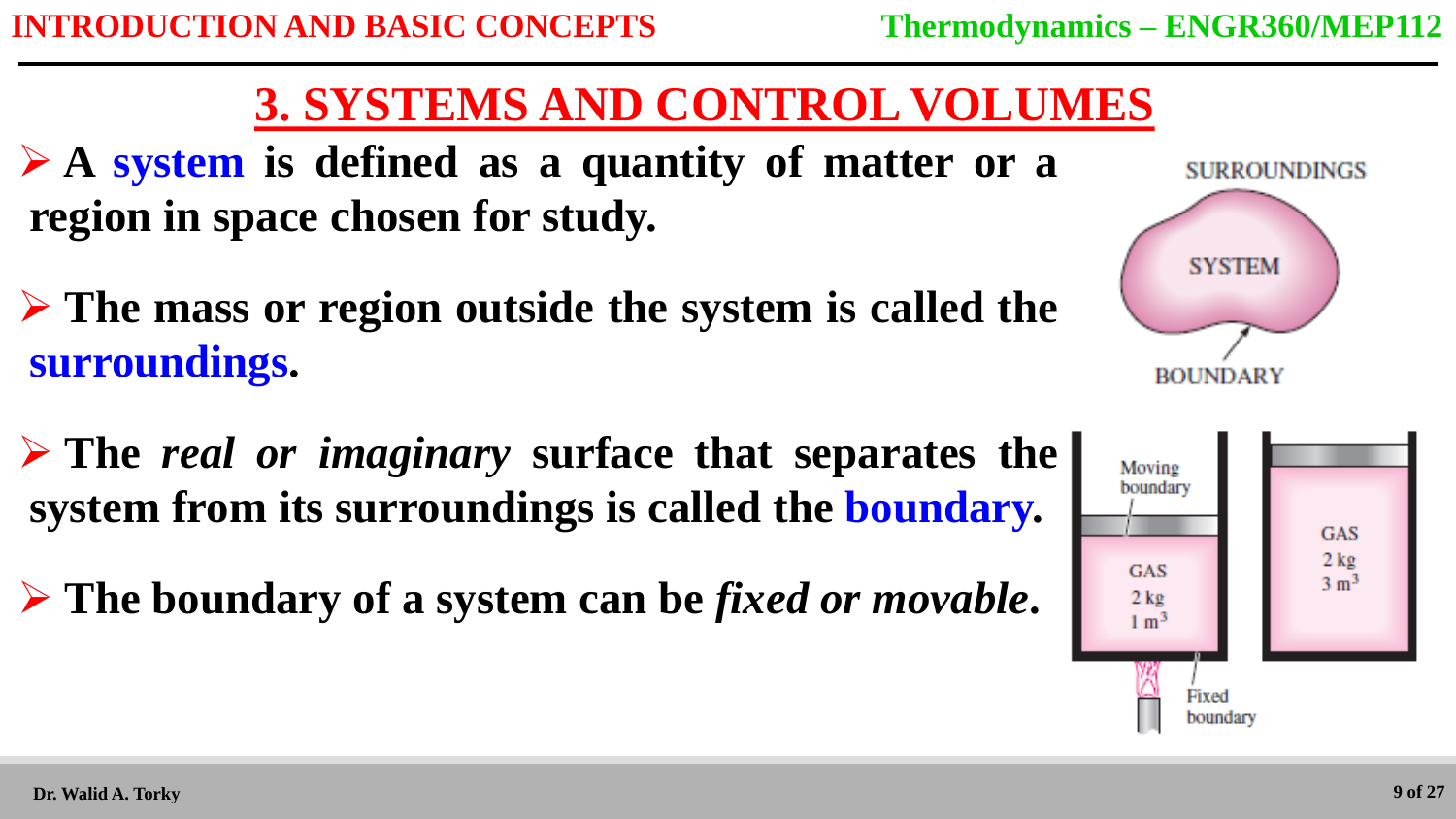# **3. SYSTEMS AND CONTROL VOLUMES**

# **Closed system (control mass)**

Region Consists of a fixed amount of mass and no mass can enter or leave a closed system.

**Open system (control volume)**

Region in space associated with fluid flow. Both mass and energy can cross the boundary of a control volume.



#### **If mass and energy are not allowed to cross the boundary, that system is called an** *isolated system.*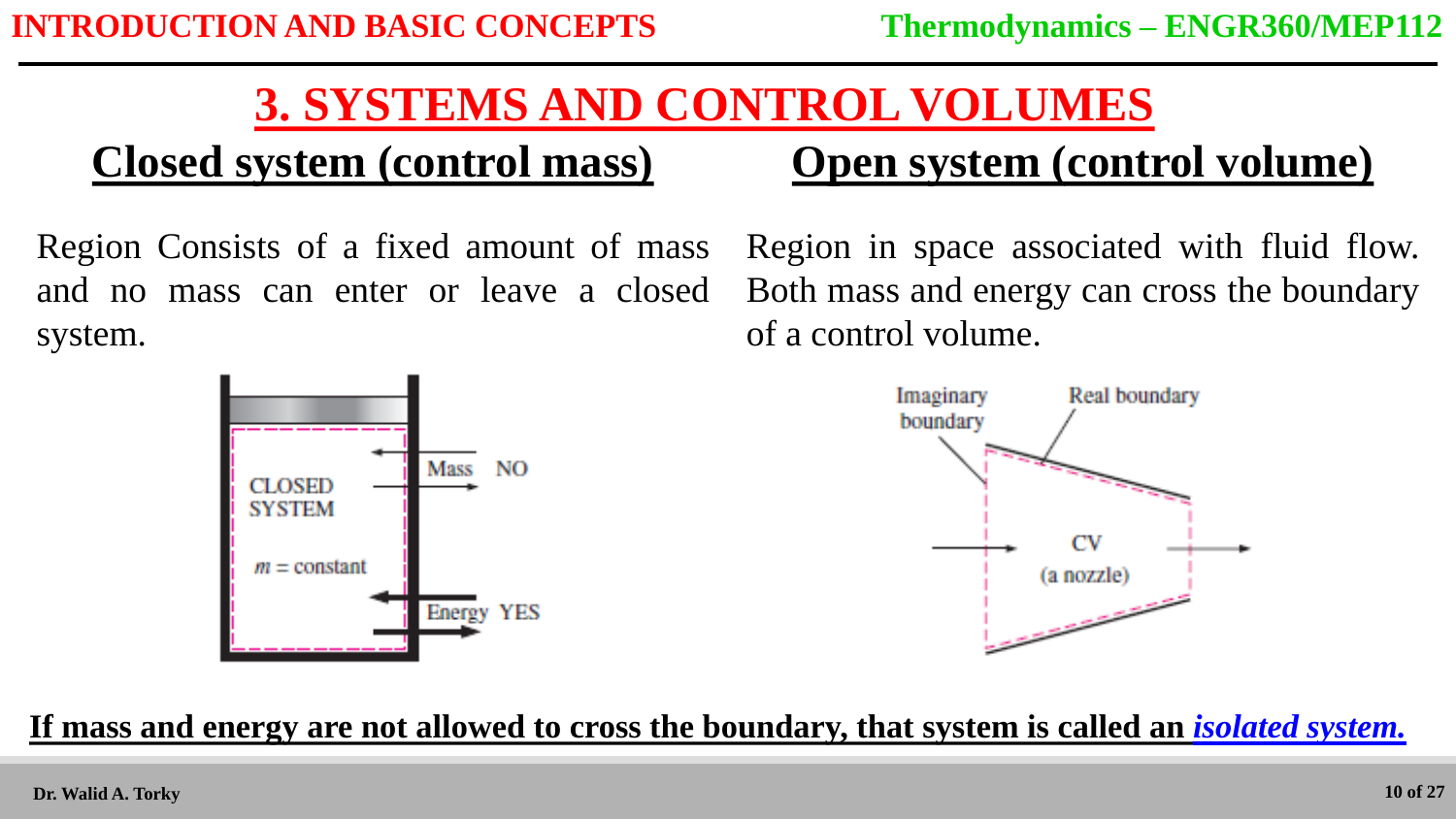# **4. PROPERTIES OF A SYSTEM**

- **Any characteristic of a system is called a property. Some familiar proper-ties are pressure P, temperature T, volume V, and mass m.**
- **Intensive properties**  $\rightarrow$  **Mass independent (P, T)**
- **Extensive properties**  $\rightarrow$  **Mass dependent (m, Total energy (E))**
- **Specific properties Extensive properties per unit mass**

**An easy way to determine whether a property is intensive or extensive is to divide the system into two equal parts with an imaginary partition. Each part will have the same value of intensive properties as the original system, but half the value of the extensive properties.**

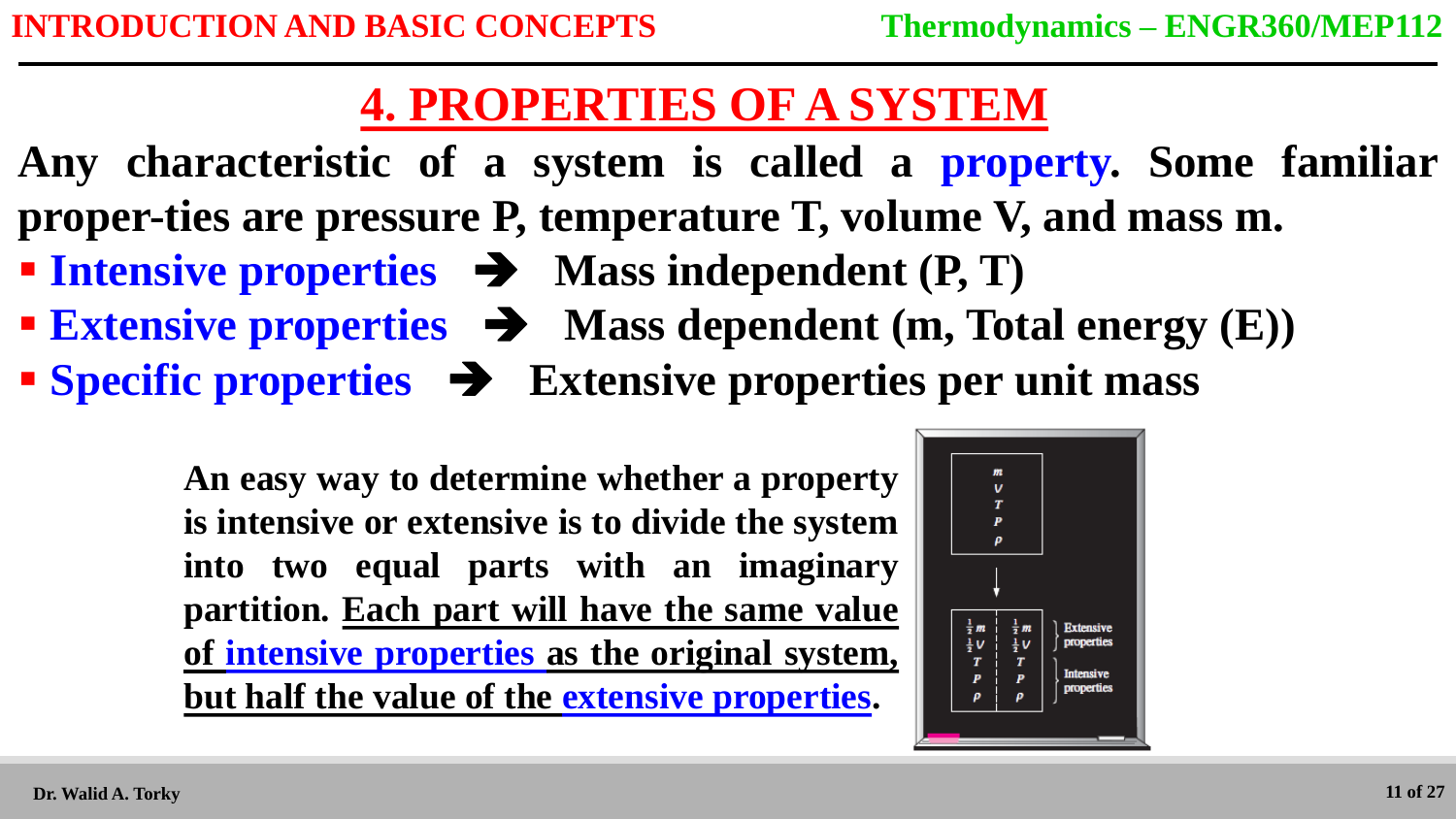# **Continuum**

- **Substance is considered continuous, homogeneous matter with no voids between atoms.**
- **The continuum idealization allows us to treat properties as point functions.**
- **The continuum model is applicable as long as the characteristic length scale of the system is much larger than the mean free path of the molecules.**



**Diameter** =  $3x10^{-10}$  **m Mean free path = 6.3x10-8 m**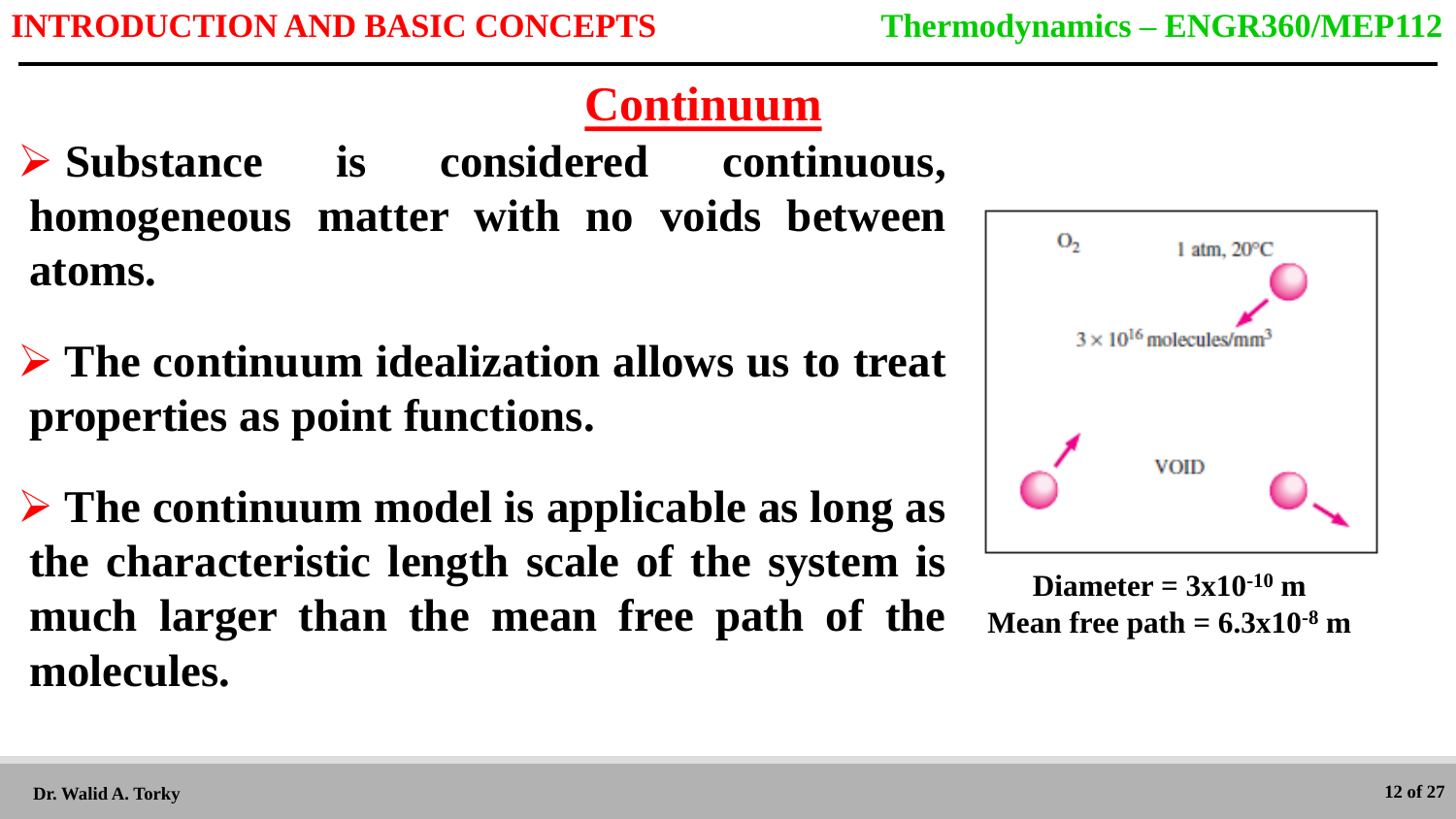## **5. DENSITY AND SPECIFIC GRAVITY**

- $\triangleright$  **Density** ( $\rho$ ) is the mass per unit volume =  $\overline{\mathbf{m}}$  $\boldsymbol{\mathrm{V}}$ kg  $\mathbf{m}^3$
- $\triangleright$  **Specific volume**  $(\nu)$  is the reciprocal of density =  $\boldsymbol{\mathrm{V}}$  $\overline{\mathbf{m}}$  $m<sup>3</sup>$ kg
- **Specific gravity (SG) is the density of a substance relative to the density of a well-known substance**

$$
SG = \begin{cases} \n\frac{\rho}{\rho_{H_2O \text{ (at 4°C)}}} \text{ liquids} \\ \n\frac{\rho}{\rho_{air \text{ (at standard condition (1 atm and 27°C)}})} \text{Gases} \n\end{cases}
$$

 $\triangleright$  **Specific** weight  $(\gamma)$  is the weight of a unit volume of a substance =  $\rho g$  $\mathbf{m}^3$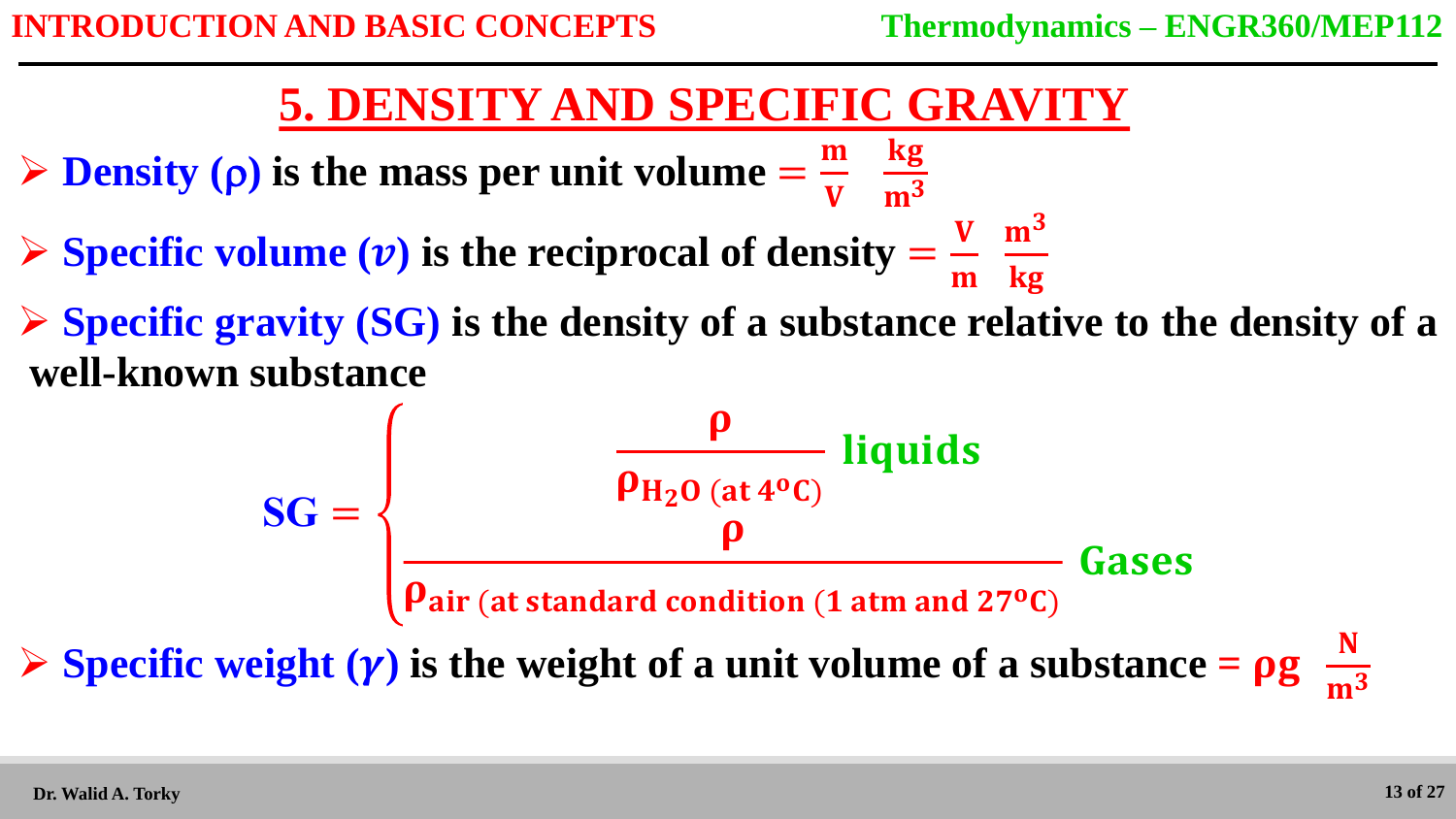# **6. STATE AND EQUILIBRIUM**

 **State:** All the properties of the system that completely describe its condition.

 **Equilibrium:** The state of balance, where no potential exist to change the state.



A system at two different states.

| <b>Thermal equilibrium</b>    | $T = constant$                                        |  |
|-------------------------------|-------------------------------------------------------|--|
| <b>Mechanical equilibrium</b> | $P = constant$                                        |  |
| <b>Phase equilibrium</b>      | The mass of each phase does not change with time      |  |
| <b>Chemical equilibrium</b>   | <b>Chemical composition does not change with time</b> |  |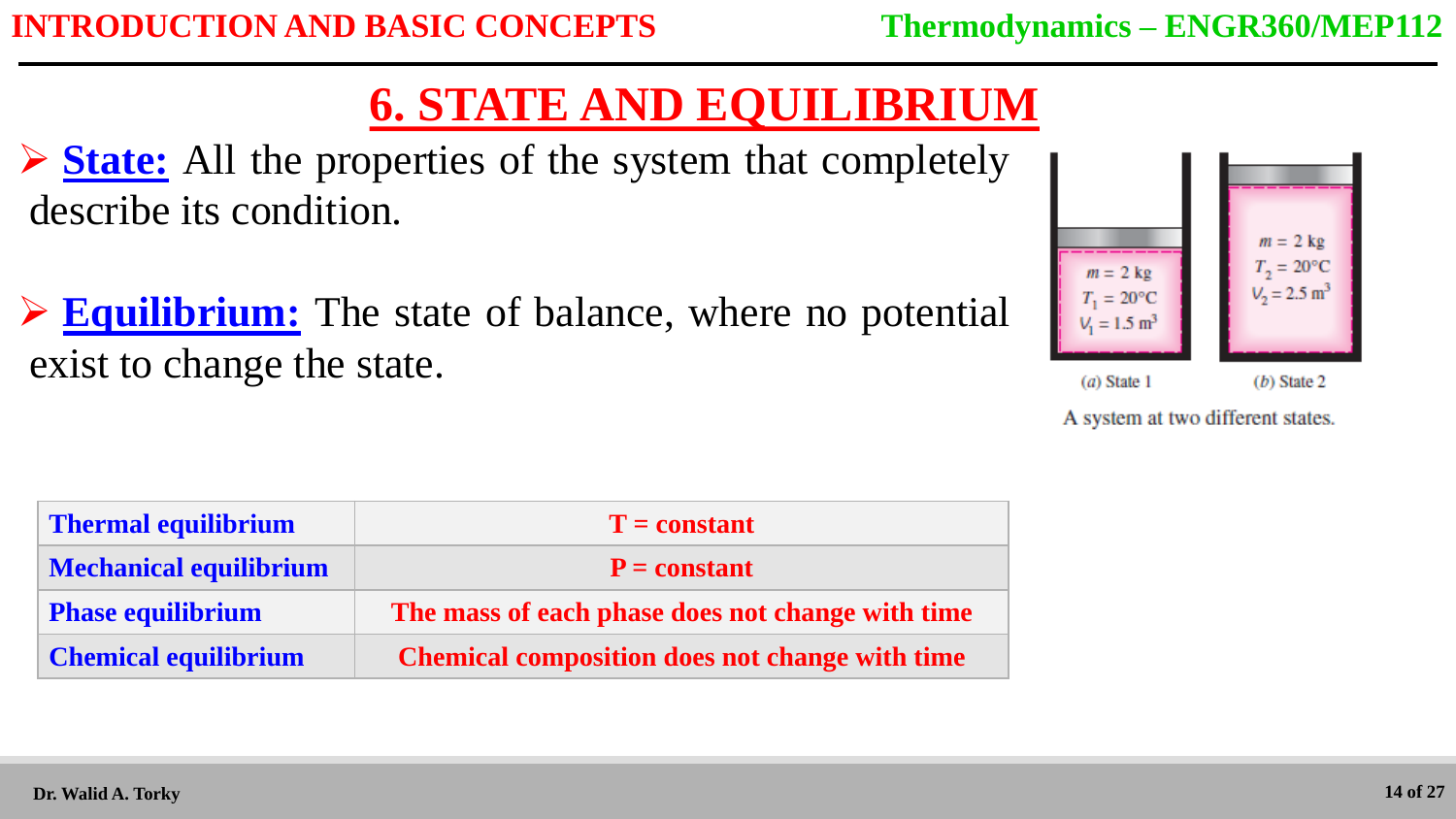# **The State Postulate**

**The number of properties required to fix the state of a system is given by the state postulate.**

## **Example:**

At sea level  $(P = 1$  atm), water boils at  $100^{\circ}C$ , but on a **mountaintop where the pressure is lower, water boils** at a lower temperature. That is,  $T = f(P)$  during a **phase-change process; thus, temperature and pressure are not sufficient to fix the state of a two-phase system.**



The state of nitrogen is fixed by two independent, intensive properties.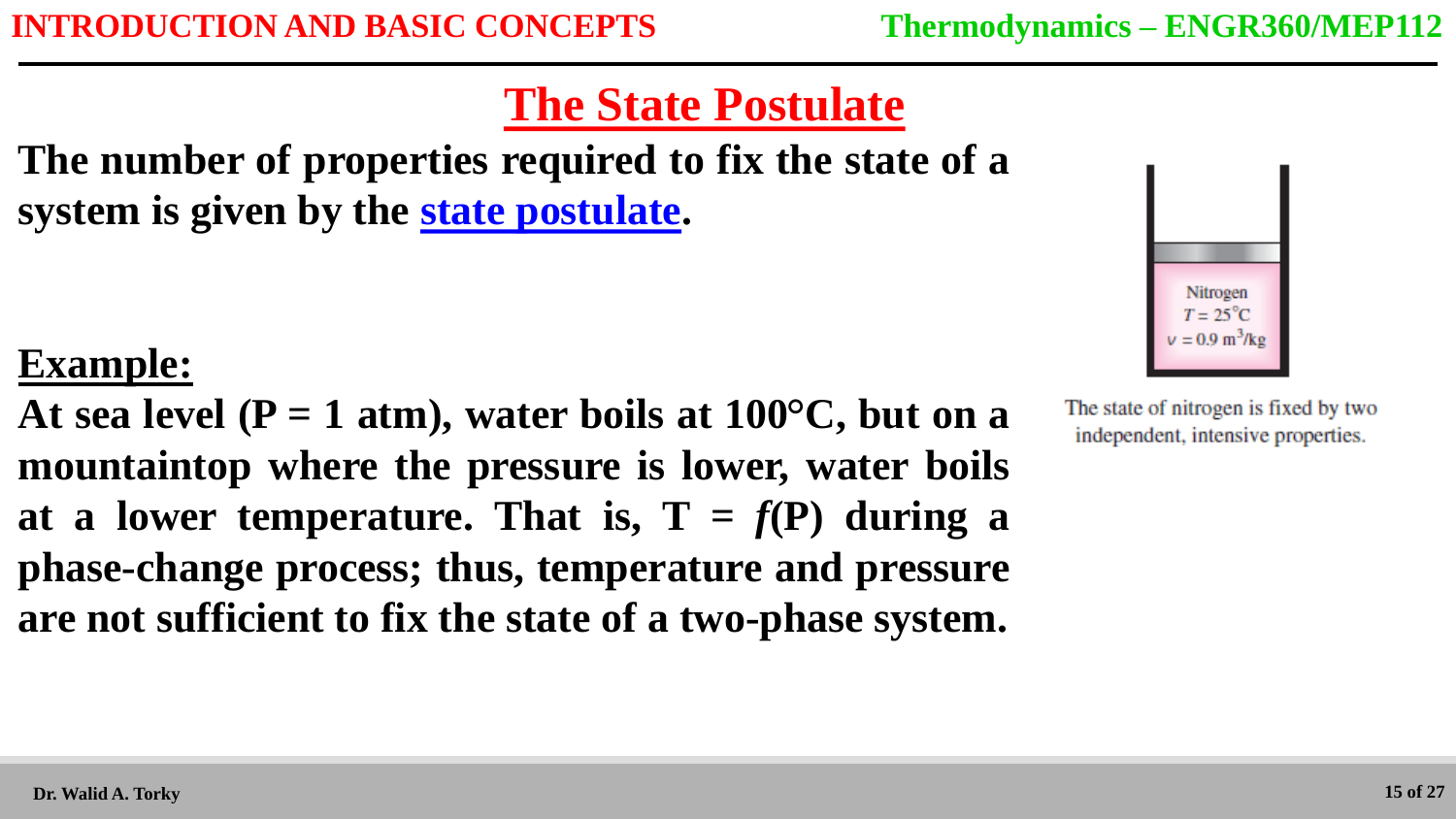# **7. PROCESSES AND CYCLES**

**Process:** any change that a system undergoes from one equilibrium state to another is called a process.

**Path:** a series of states the system undergo during a process is called the path.

 **Quasi-equilibrium process:** it is a sufficiently slow process that occurs in such a way the system remains in equilibrium state at all times.



A process between states 1 and 2 and the process path.



(a) Slow compression (quasi-equilibrium)



(b) Very fast compression (nonquasi-equilibrium)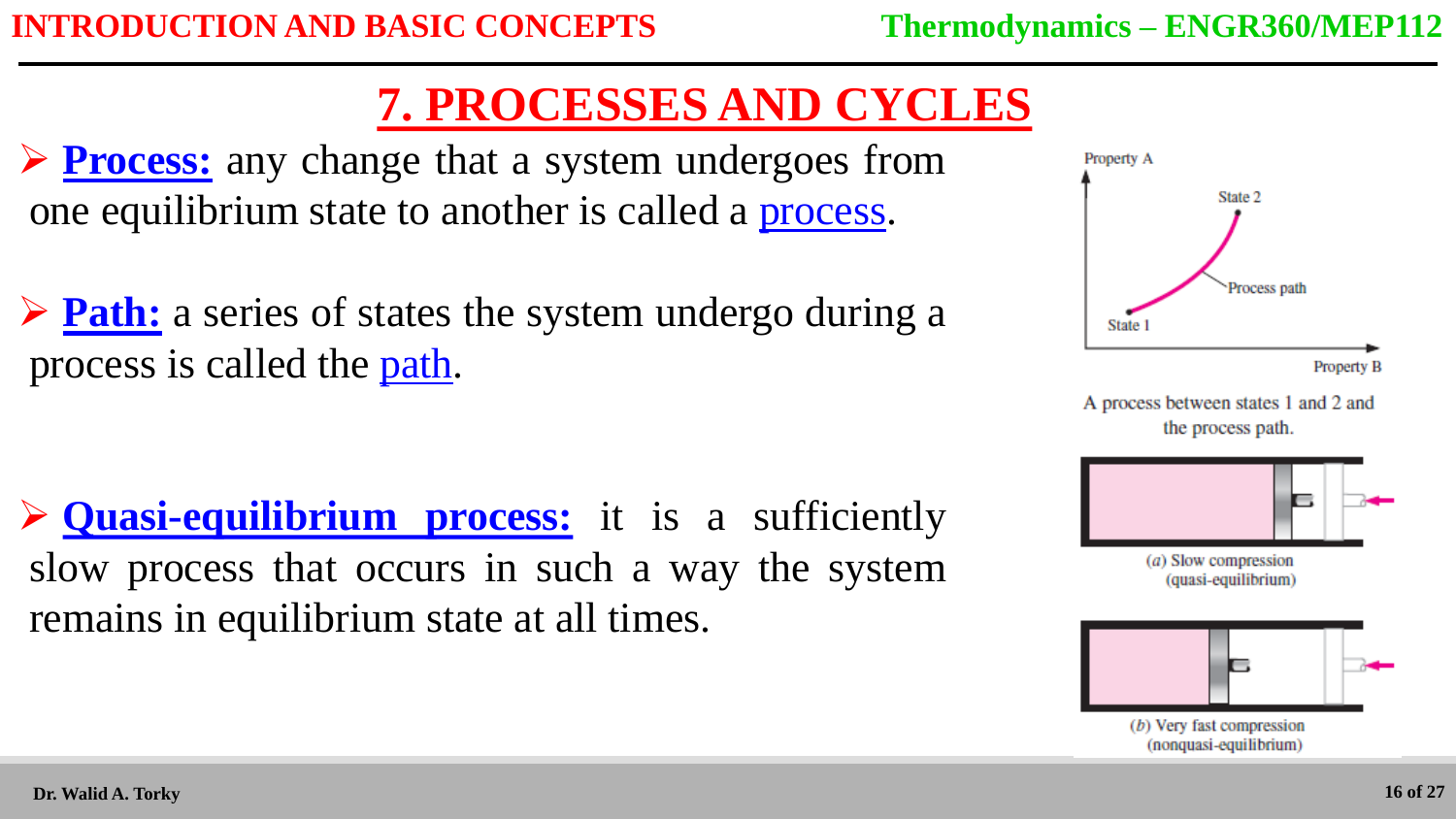# **7. PROCESSES AND CYCLES**

**The prefix** *iso-* **is often used to designate a process for which a particular property remains constant.**

| <b>Isothermal process</b>            | $T = constant$ |
|--------------------------------------|----------------|
| <b>Isobaric process</b>              | $P = constant$ |
| <b>Isochoric (isometric) process</b> | $V = constant$ |

**Cycle:** A system is said to have undergone a cycle if it returns to its initial state at the end of the process. That is, for a cycle the initial and final states are identical.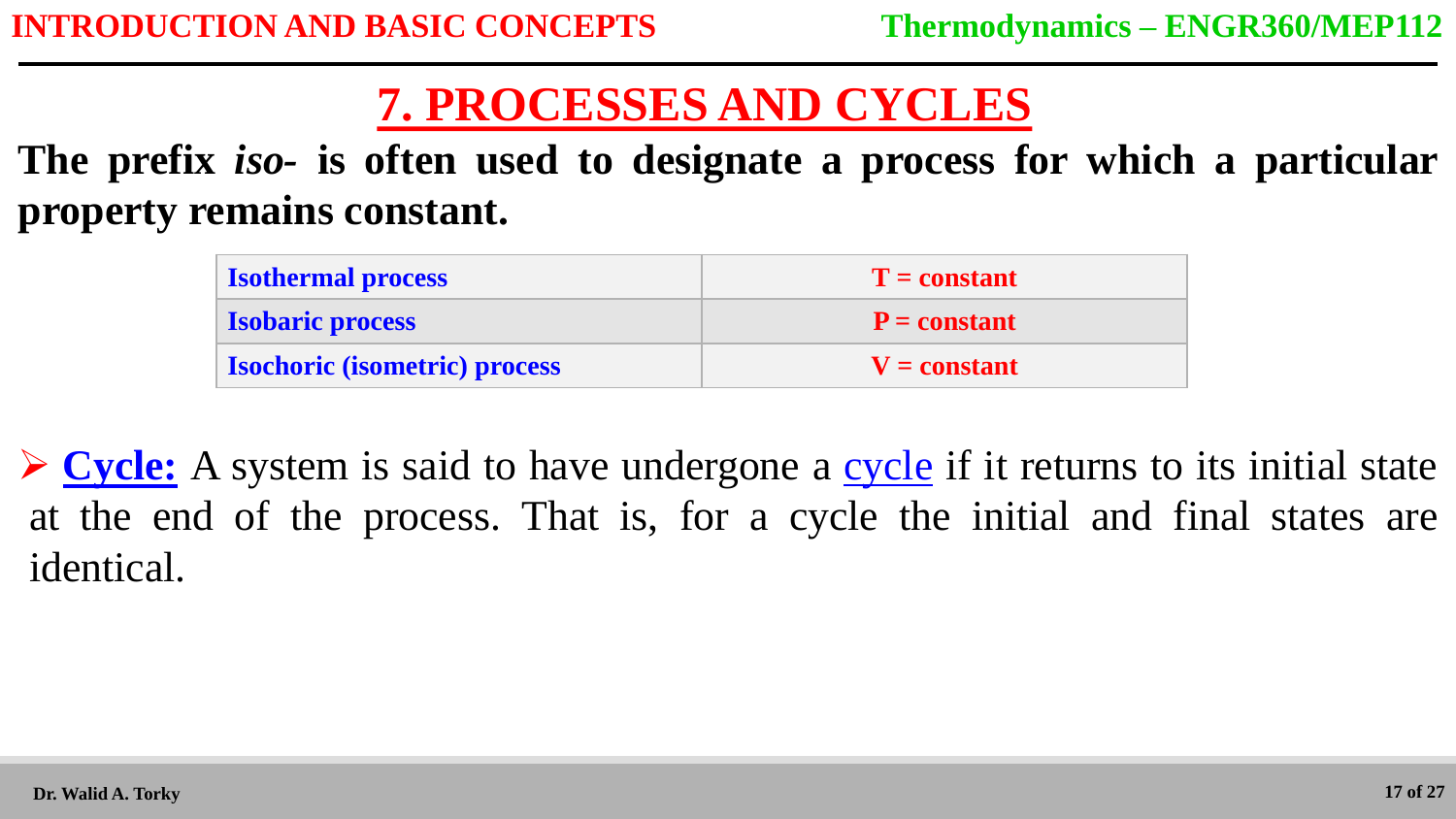# **The Flow Process**

| <b>Steady Flow</b>      | No change with time         | $Mass = i 300^{\circ}C$<br>$250^{\circ}$ C |
|-------------------------|-----------------------------|--------------------------------------------|
| <b>Unsteady flow</b>    | <b>Change with time</b>     | in<br>Control volume-                      |
| <b>Uniform flow</b>     | No change with location     | $225^{\circ}$ C                            |
| <b>Non-uniform flow</b> | <b>Change with location</b> | 200°C                                      |
|                         |                             |                                            |



Under steady-flow conditions, the mass and energy contents of a control volume remain constant.



During a steady-flow process, fluid properties within the control volume may change with position but not with time.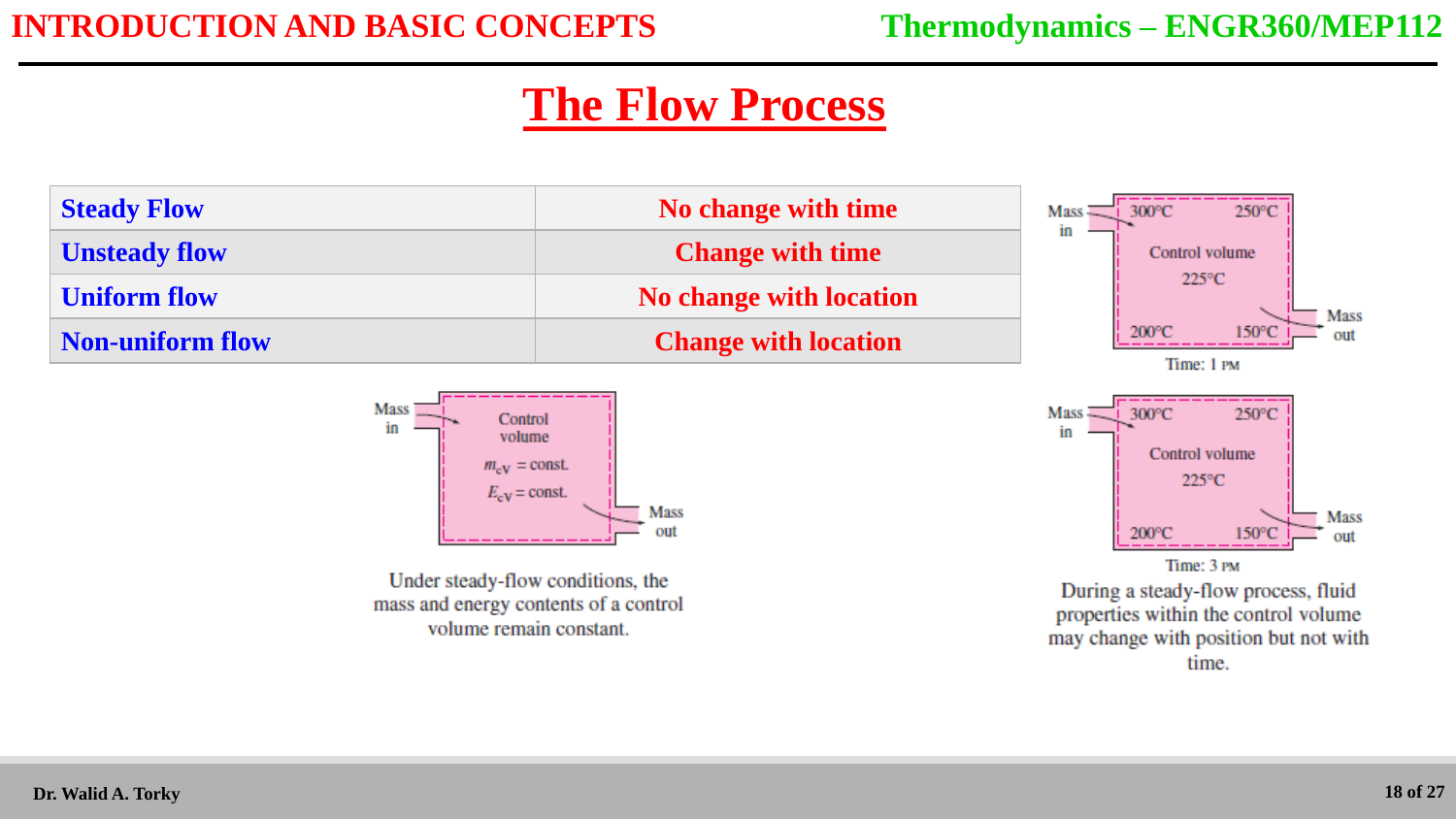#### **8. TEMPERATURE AND THE ZEROTH LAW OF THERMODYNAMICS**

- **Temperature is a measure of hotness or coldness.**
- **May be misleading sense. When we touch a metallic door handle, it feels much colder than a wooden or plastic one though they are at the same temperature.**
- **The zeroth law of thermodynamics states that if two bodies are**

**in thermal equilibrium with a third body, they are also in thermal equilibrium with each other even they are not in contact.**

 **It serves as a basis for the validity of temperature measurement. By replacing the third body with a thermometer, the** *zeroth law can be restated as* **two bodies are in thermal equilibrium if both have the same temperature reading even if they are not in contact.**



Two bodies reaching thermal equilibrium after being brought into contact in an isolated enclosure.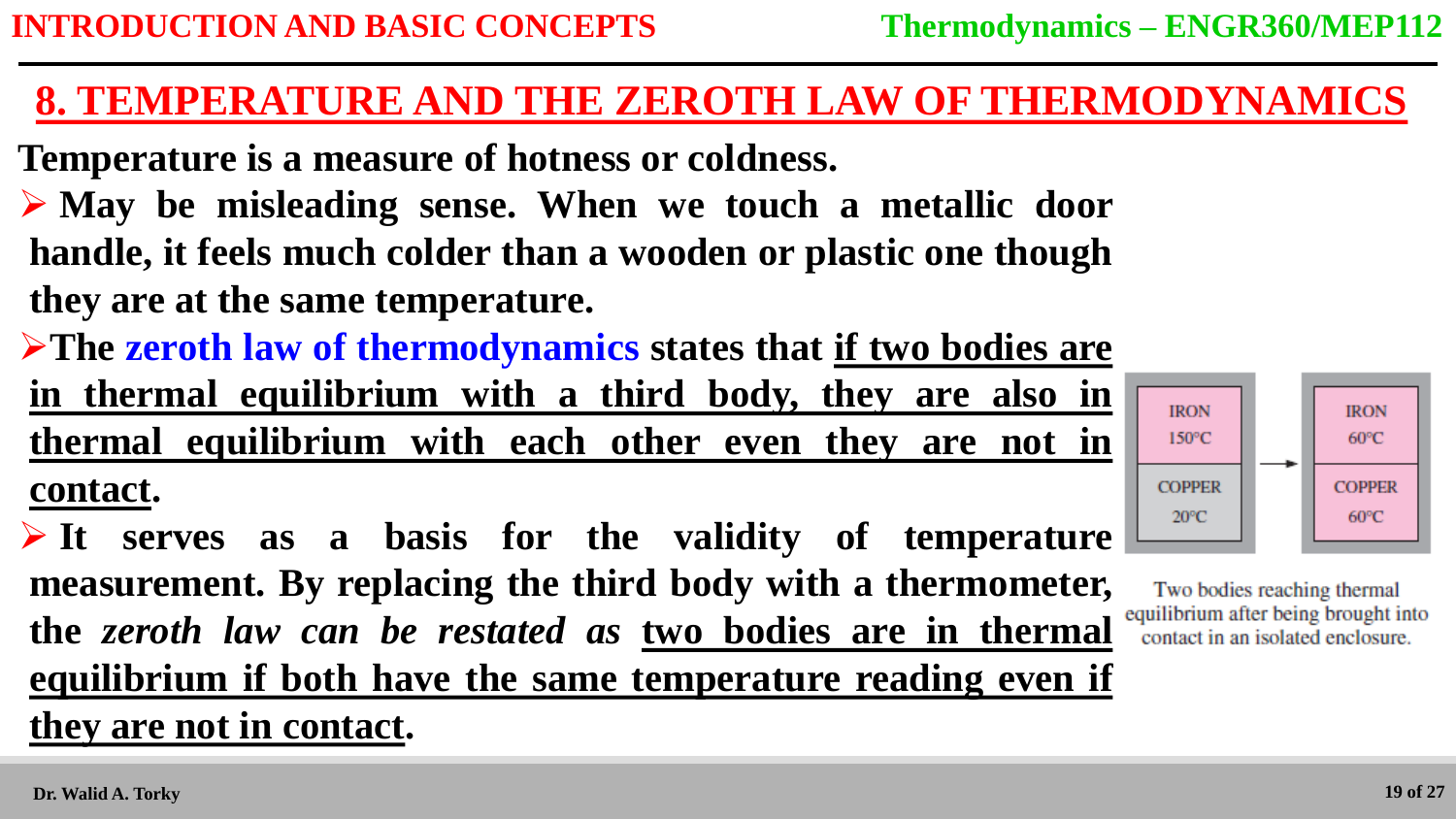# **Temperature Scales**

| <b>Scale type</b> | <b>SI</b> system | <b>English system</b> |
|-------------------|------------------|-----------------------|
| Absolute          | Kelvin $(K)$     | <b>Rankine</b> (R)    |
| Relative          | Celsius $(°C)$   | Fahrenheit (°F)       |

 $T(R) = 1.8 T(K)$  $T({}^{\circ}F) = 1.8 T({}^{\circ}C) + 32$  $T(K) = T({}^{\circ}C) + 273$  $T(R) = T({}^{\circ}F) + 460$  $Y = AX + B$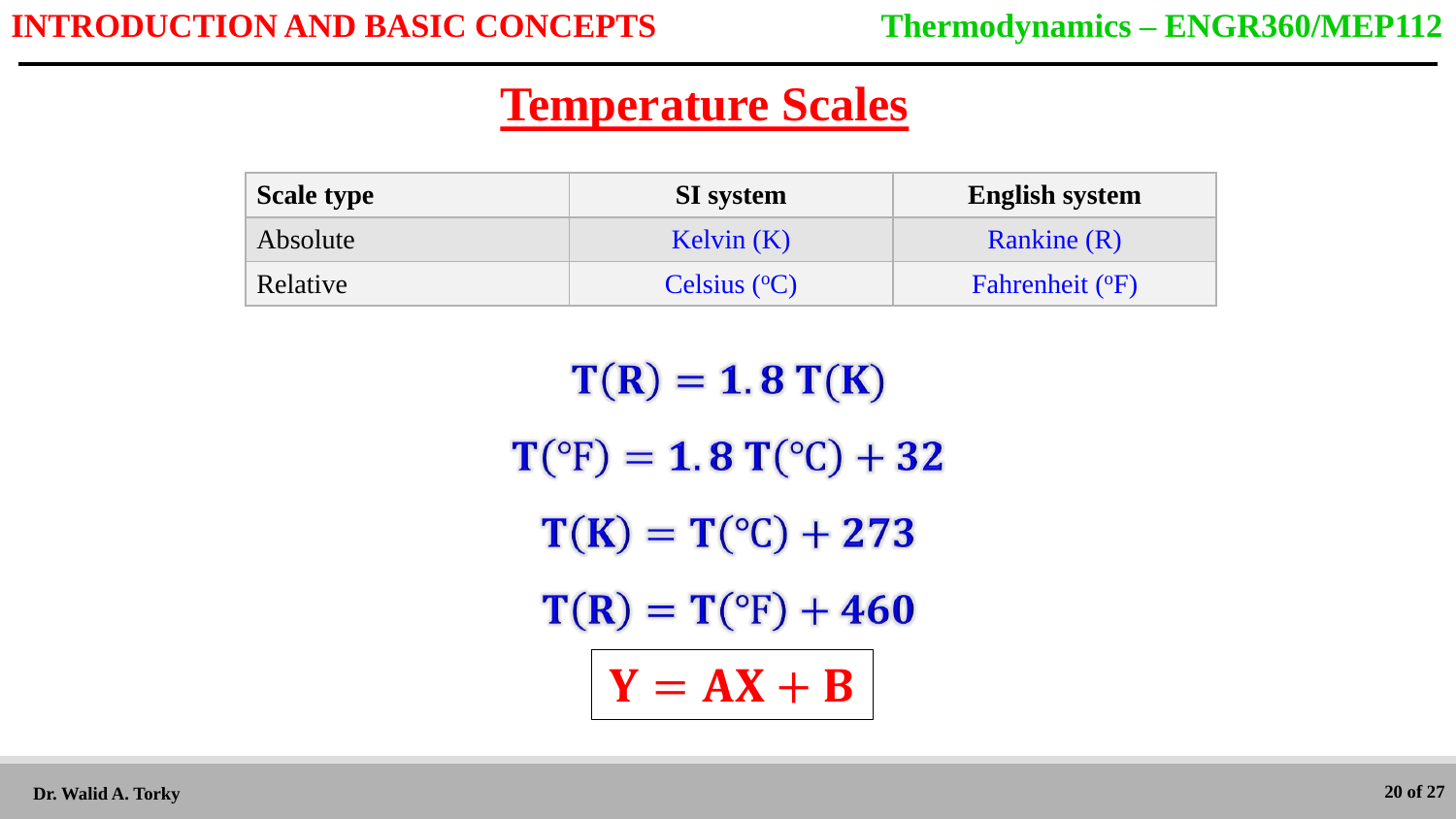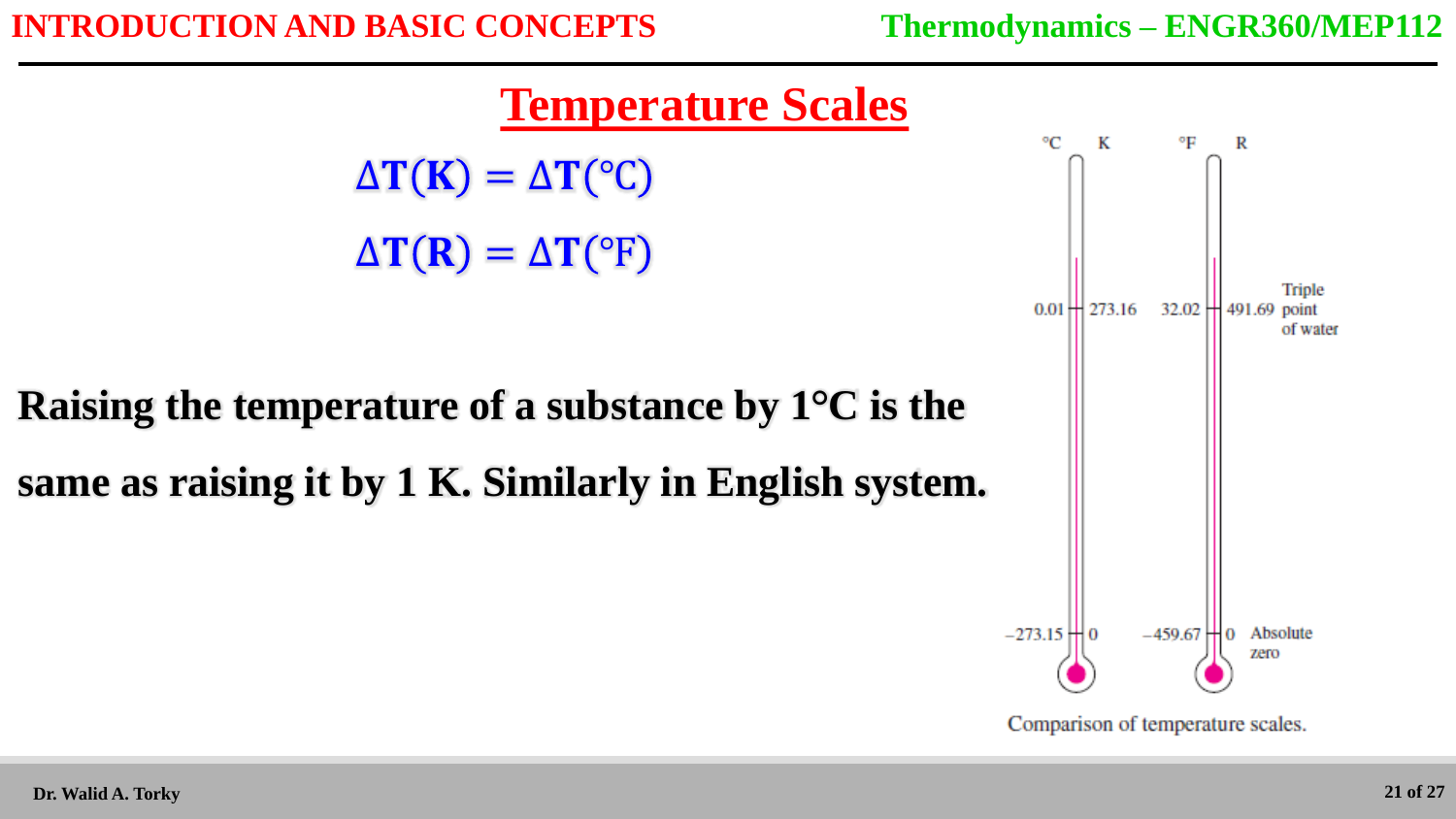# **9. PRESSURE**

**Pressure is defined as a normal force exerted by a fluid per unit area.**

- **SI units: Newton/square meters (N/m<sup>2</sup> ) = Pascal (Pa).**
- $\geq 1$  bar = 10<sup>5</sup> Pa = 0.1 MPa = 100 kPa

 **The actual pressure at a given position is called the absolute pressure, and it is measured relative to absolute vacuum (i.e., absolute zero pressure). Most pressure-measuring devices, however, are calibrated to read zero in the atmosphere and so they indicate the difference between the absolute pressure and the local atmospheric pressure. This difference is called the gage pressure. Pressure below atmospheric pressure are called vacuum pressure and is measured by vacuum gage that indicates the difference between the atmospheric pressure and the absolute pressure.** *Absolute, gage, and vacuum pressures* **are all positive quantities and are related to each other by**

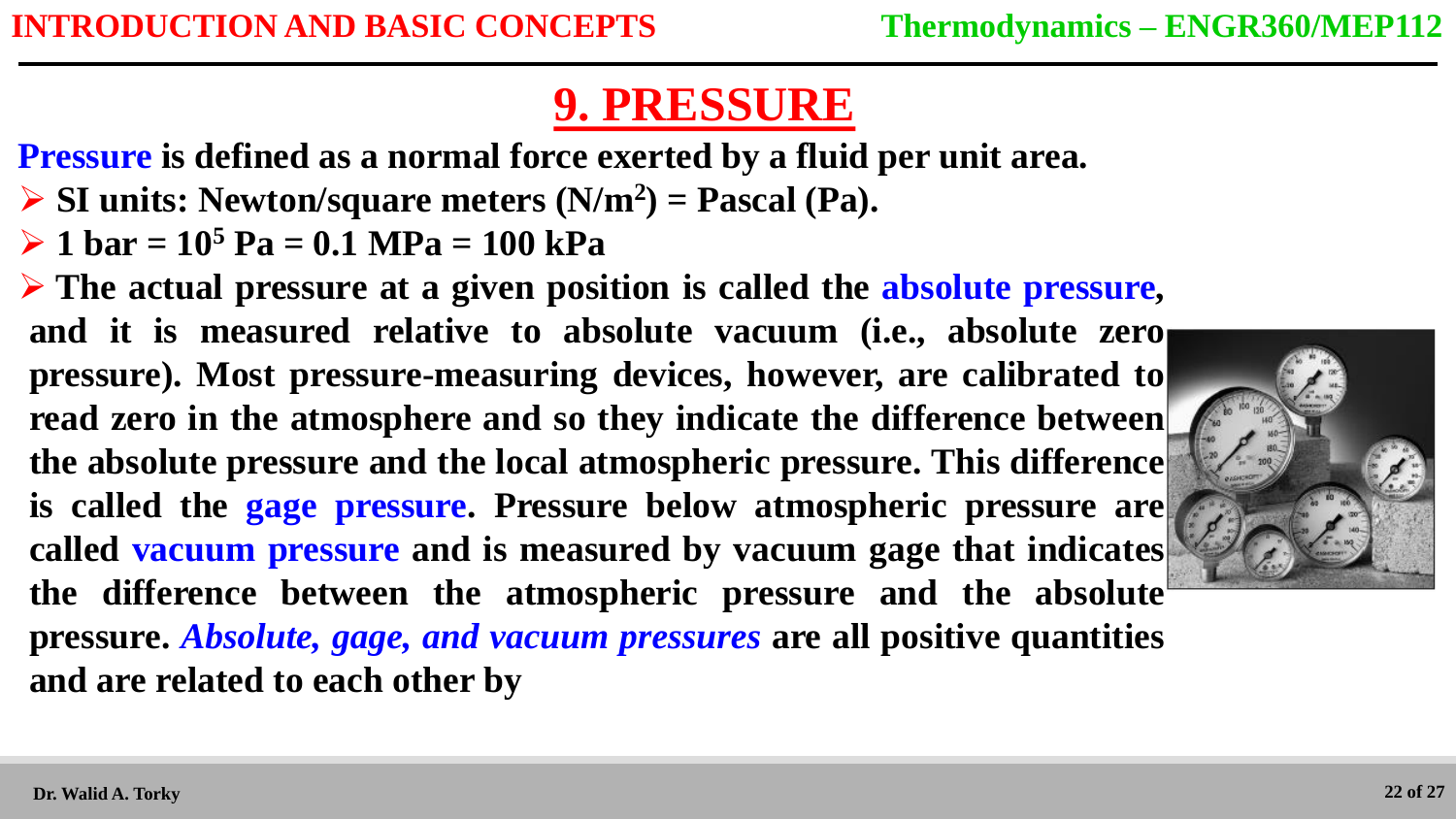#### **INTRODUCTION AND BASIC CONCEPTS Thermodynamics – ENGR360/MEP112**

# **9. PRESSURE**



Absolute, gage, and vacuum pressures.

 $$ 

 $$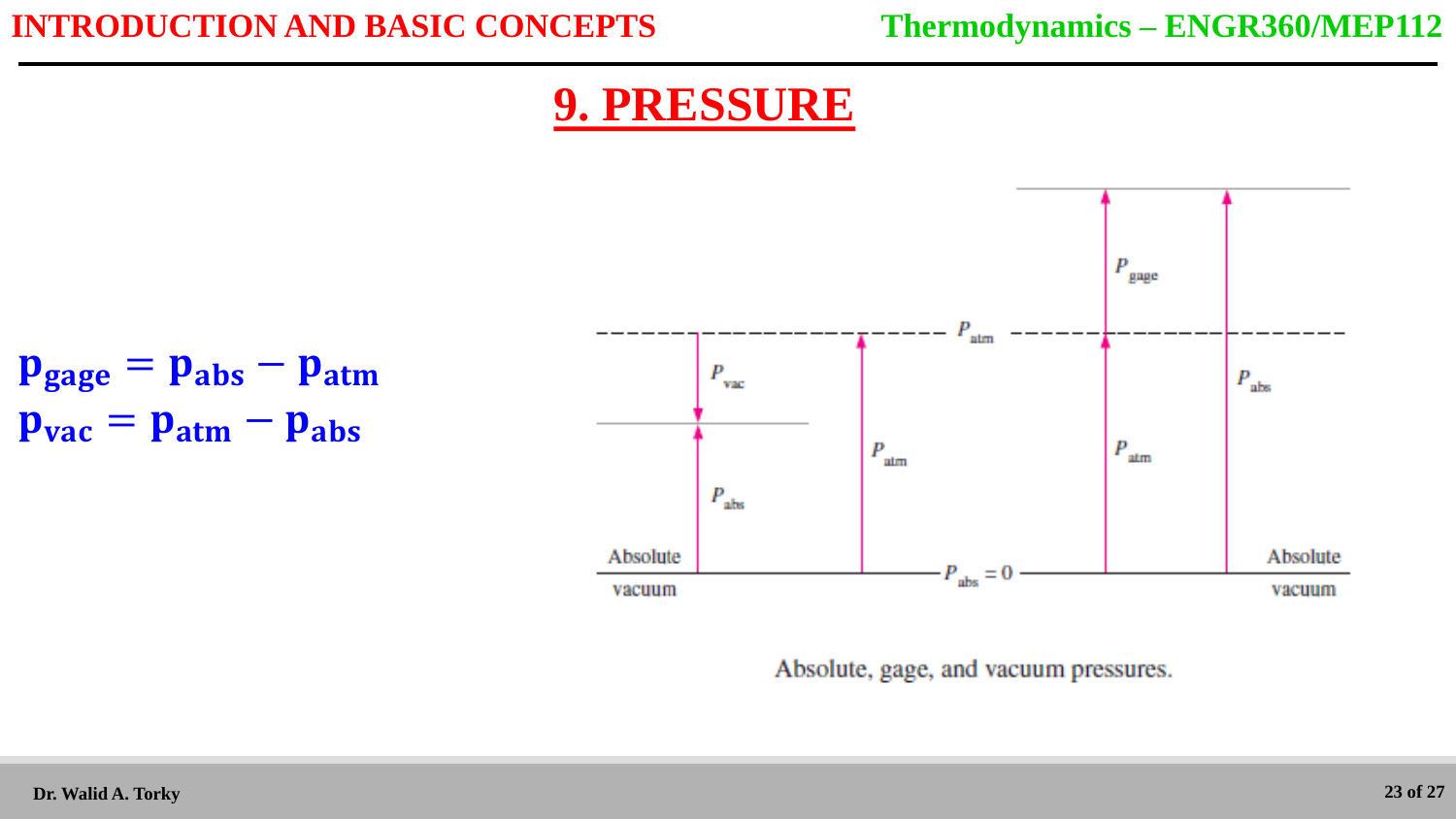#### **INTRODUCTION AND BASIC CONCEPTS Thermodynamics – ENGR360/MEP112**

**Variation of Pressure with Depth**



The pressure is the same at all points on a horizontal plane in a given fluid regardless of geometry, provided that the points are interconnected by the same fluid.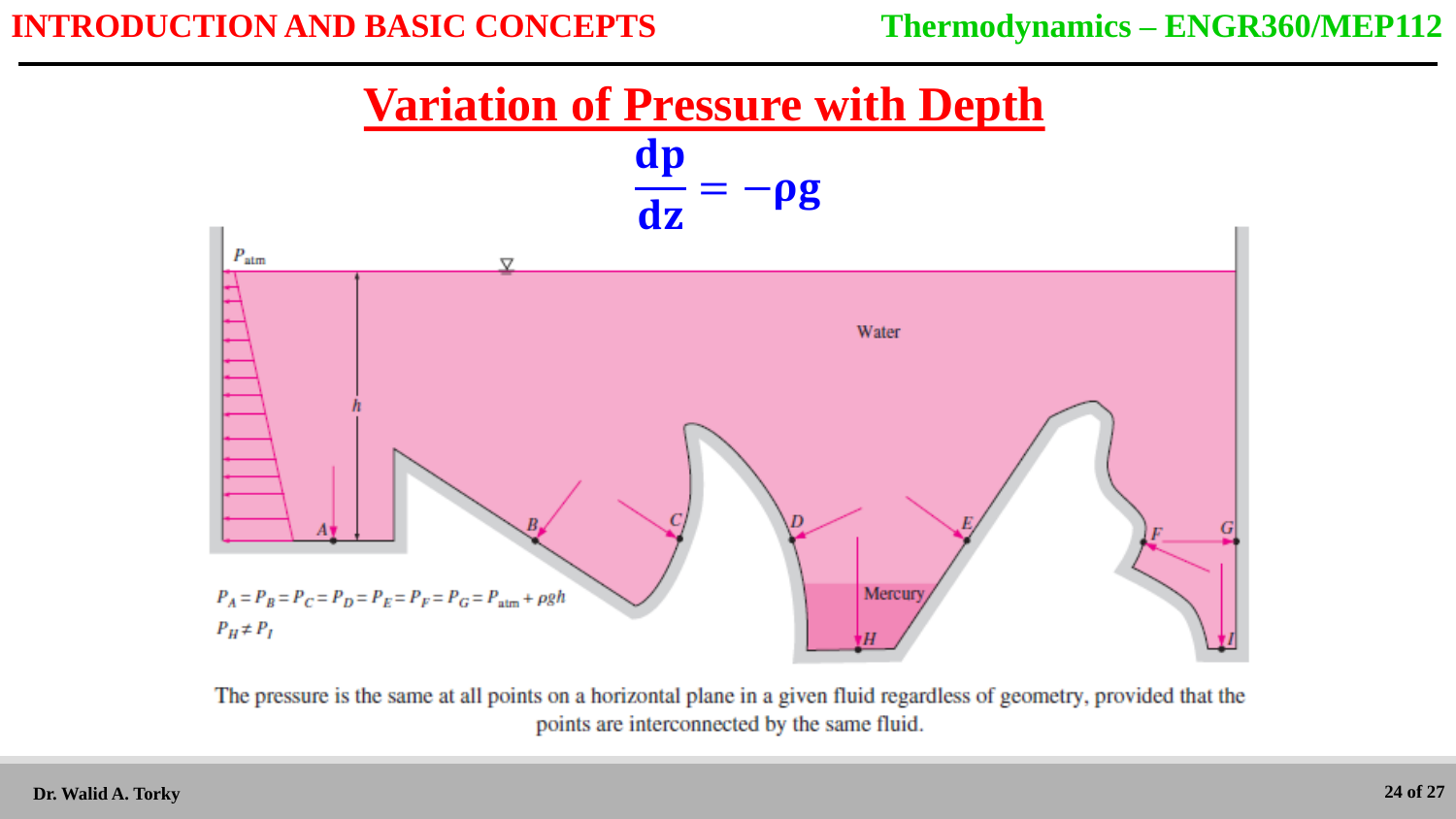# **Variation of Pressure with Depth**

**A consequence of the pressure in a fluid remaining constant in the horizontal direction is that the pressure applied to a confined liquid increases the pressure throughout by the same amount. This is called Pascal's law**



Lifting of a large weight by a small force by the application of Pascal's law.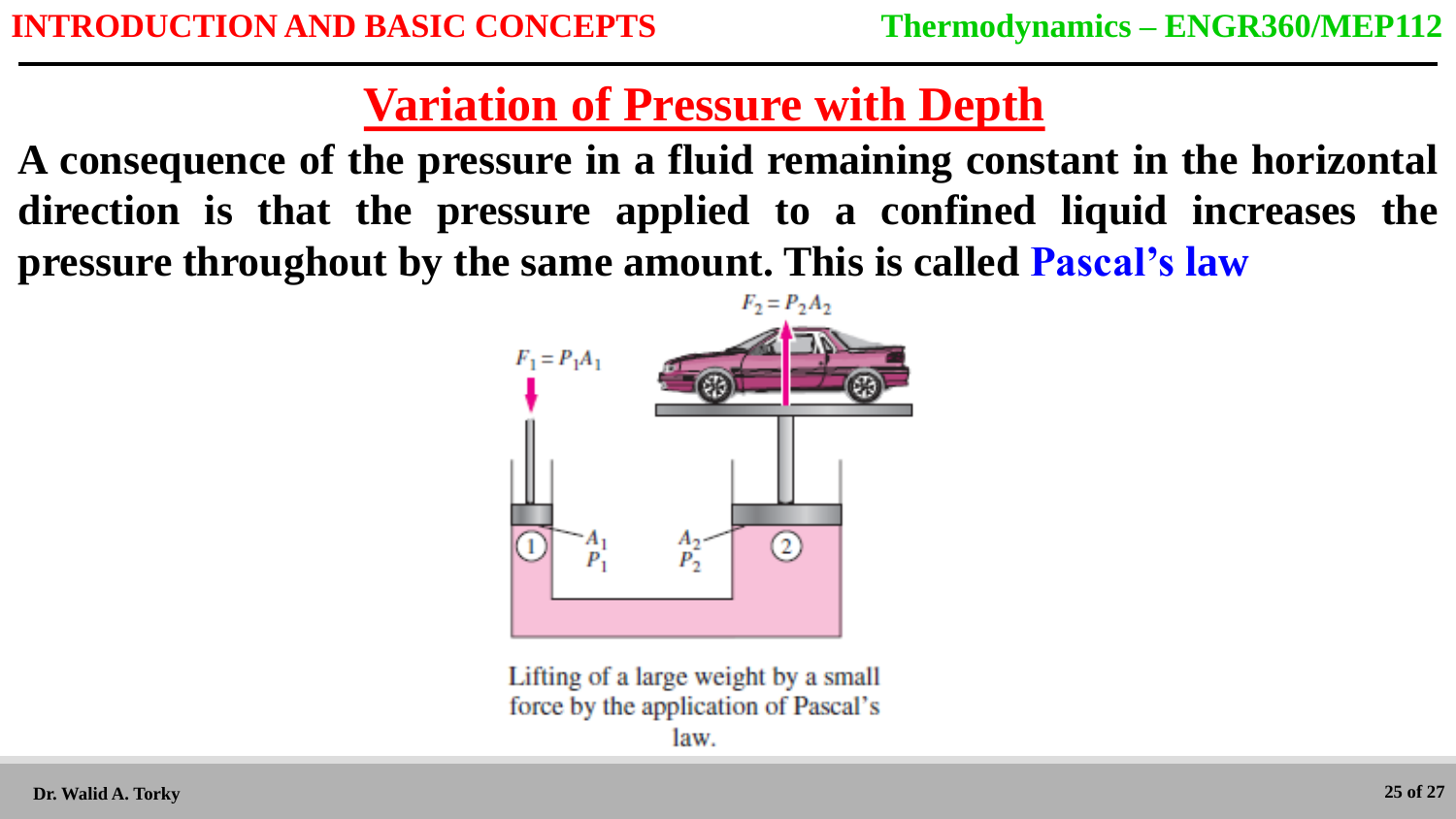# **10. THE MANOMETER**

*A device used to measure the pressure difference.*

*Example:*  $p_1 + \rho_1 g(a+h) - \rho_2 gh - \rho_1 ga = p_2$ 

$$
\Delta p = p_1 - p_2 = gh(\rho_2 - \rho_1)
$$



Measuring the pressure drop across a flow section or a flow device by a differential manometer.